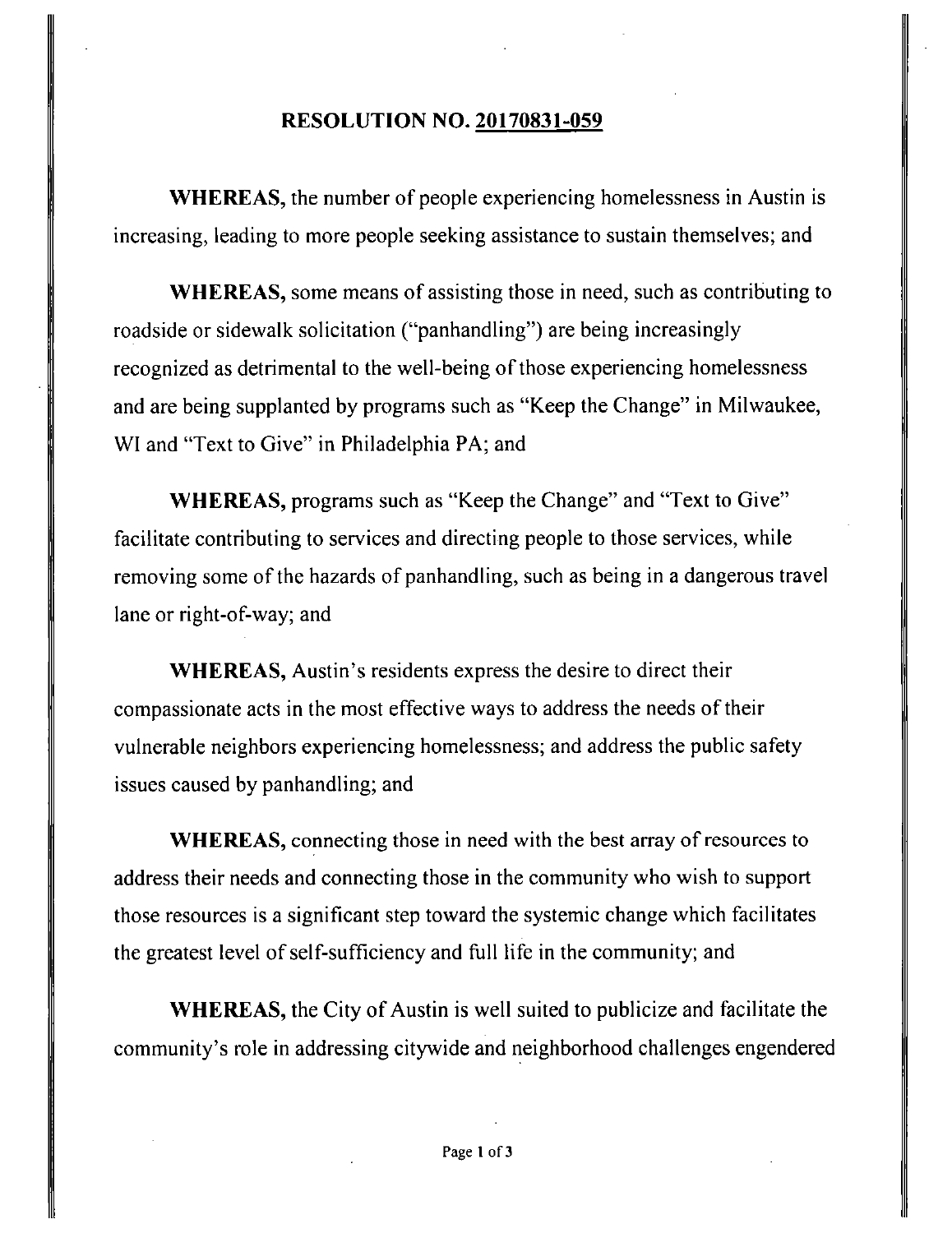**by the disconnect between housing and health resources and the people who need access to them; NOW THEREFORE,** 

## **BE IT RESOLVED BY THE CITY COUNCIL OF THE CITY OF AUSTIN:**

The City Manager is directed to develop recommendations for engaging the community in alternatives to activities such as "panhandling" with more effective and positive interactions with people experiencing homelessness. The process for developing the recommendations should include consultation with agencies and groups which provide service and support to people experiencing homelessness and with neighborhood representatives in areas experiencing panhandling.

## **BE IT FURTHER RESOLVED:**

The City Manager will focus recommendations on public awareness and education on the most effective ways to serve the population experiencing homelessness as well as opportunities to have direct positive impact on service connections serving the vulnerable population. The City Manager will include recommendations for creating and operating an electronic platform which would include, but not be limited to, the following capabilities:

- Targeting informational advertising to social media outlets;
- Offering education, information, and electronic resources, including the appropriate response to persons experiencing a crisis and direct links to the appropriate responders;
- Identifying and creating direct links to resources available for vulnerable persons and the most effective methods for connecting people to those resources; and
- Enabling individuals to volunteer with, join, or contribute financially to service agencies and advocacy groups.